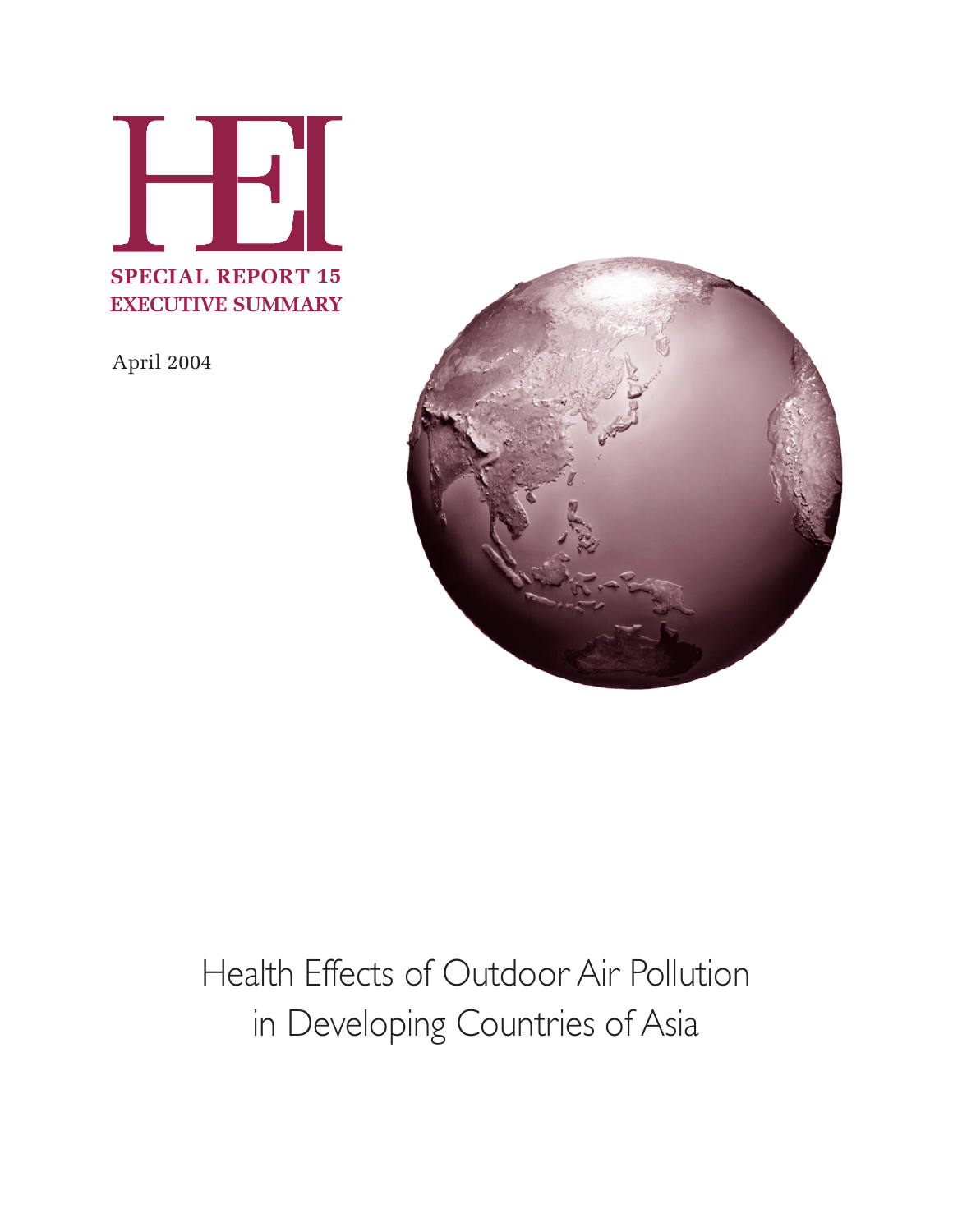

Health Effects Institute Charlestown Navy Yard 120 Second Ave, Boston MA 02129-4533 Phone: +1-617-886-9330 Fax: +1-617-886-9335 *www.healtheffects.org*

# **HEALTH EFFECTS** INSTITUTE

The Health Effects Institute, established in 1980, is an independent and unbiased source of information on the health effects of pollutants from motor vehicles and other sources in the environment. Supported jointly by the US Environmental Protection Agency and industry, HEI provides science to inform decisions that are directly relevant to regulation. Other public and private organizations periodically support HEI special projects or research programs and activities in other parts of the world. HEI science includes:

*Research* about the health effects of all major air pollutants, including air toxics, carbon monoxide, diesel exhaust, nitrogen oxides, ozone, and particulate matter. HEI has funded more than 220 studies in North America, Europe, and Asia and has published more than 160 research reports and special reports.

*Special Reviews* of an entire area of scientific literature on key topics including asbestos, diesel exhaust, oxygenates in fuel, and the health effects of air pollution in developing countries in Asia, the subject of this Executive Summary.

*Reanalysis* of studies central to regulatory proceedings, such as the Harvard Six Cities Study and the American Cancer Society Study of the health effects of air pollution.

HEI's research priorities are guided by its five-year Strategic Plan and developed through extensive consultation with sponsors, stakeholders, and members of the scientific community. HEI exercises autonomy in adopting and implementing its research priorities and in reaching its conclusions. It is governed by an independent *Board of Directors* consisting of leaders in science and policy with a commitment to the public–private partnership that is central to the HEI approach. The scientific work of the institute is overseen by two independent committees. The *Health Research Committee* develops and manages HEI's research program. The *Health Review Committee*, which has no role in selecting or overseeing studies, uses stringent peer review to evaluate and interpret the results of HEI's studies. Together with staff, these bodies act to ensure the ongoing quality, relevance, and impartiality of HEI-funded science.

In implementing its Strategic Plan, HEI has taken an increasingly international perspective, both to use global science to better inform US decisions and to improve science in other parts of the world. In this context, the *Health Effects of Outdoor Air Pollution in Developing Countries of Asia: A Literature Review*, is published as part of HEI's Public Health and Air Pollution in Asia (PAPA) program. The PAPA program is part of the Clean Air Initiative for Asian Cities, a partnership of the Asian Development Bank and the World Bank to inform measures taken to improve Asian air quality.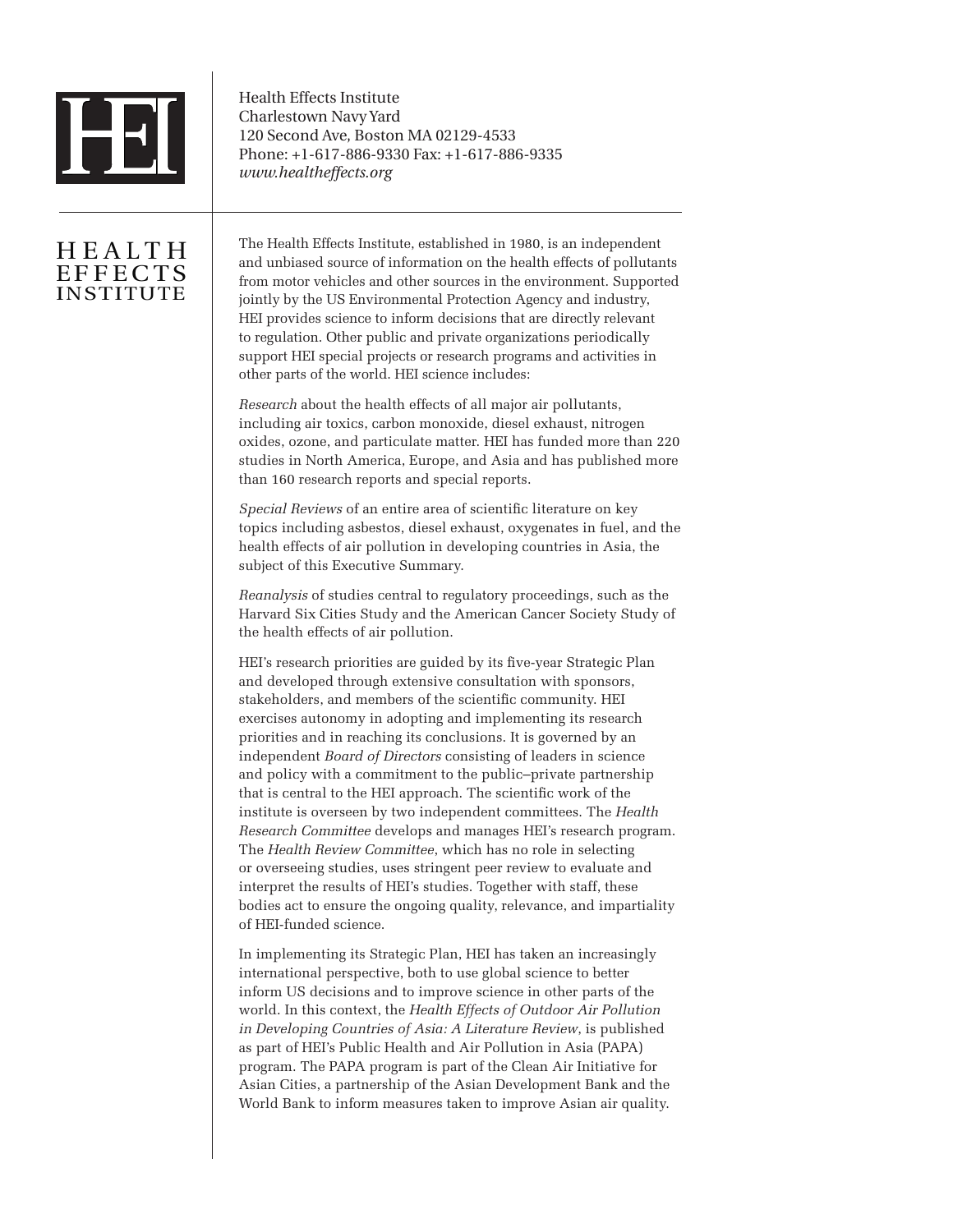# Health Effects of Outdoor Air Pollution in Developing Countries of Asia: A Literature Review

The World Health Organization (WHO\*) estimates that urban air pollution contributes each year to approximately 800,000 deaths and 4.6 million lost life-years worldwide (WHO 2002). This burden is not equally distributed: approximately two thirds of the deaths and lost life-years occur in developing countries of Asia. Such estimates play an important role in decision making in a variety of policy contexts from setting of air quality guidelines to establishing public health priorities to international lending.

WHO's estimates suggest that the health impact of outdoor air pollution in Asian cities is substantial and warrants the attention of policy makers. The estimated impact is based largely on the results of research conducted in Europe and North America that have been extrapolated to other countries. While many similarities exist in the constituents of air pollution around the globe, Asia differs from Europe and North America in the nature of its air pollution, the conditions and magnitude of exposures to that pollution, and the health status, including the level of health care, of its populations. These differences create uncertainties when the results of studies from Western countries are used to estimate the health impact of air pollution in Asia. HEI initiated the Public Health and Air Pollution in Asia (PAPA) program to reduce these uncertainties by providing Asian decision makers with estimates of the health effects of air pollution in selected Asian cities over the next five years. The PAPA program's International Scientific Oversight Committee has prepared this current summary and critical review of the epidemiologic evidence on air pollution and health in Asia to guide the PAPA program's research.

The *Health Effects of Outdoor Air Pollution in Developing Countries of Asia: A Literature Review* has two objectives: (1) to identify and summarize the epidemiologic studies of outdoor air pollution that have been conducted in Asia; and (2) to examine in detail a subset of these studies—time-series studies that estimate the effect of short-term exposure to air pollution on daily mortality and on hospital admissions for cardiovascular and respiratory disease. In so doing, our goals are to provide a partial quantitative summary of what is known about the health effects of outdoor air pollution in Asia (focusing on estimates of the effects of shortterm exposure to outdoor air pollution) and to identify gaps in knowledge that should be addressed in future research.

#### ASIAN LITERATURE IN CONTEXT

#### **HEALTH EFFECTS OF AIR POLLUTION: KNOWLEDGE AND UNCERTAINTY**

Interest in the health effects of outdoor air pollution in Asia is growing among policy makers, international lenders, nongovernmental organizations, industry, and others due to increasing knowledge about the health effects of air pollution and to the high levels of air pollution in Asia's burgeoning cities. Exposure to outdoor air pollution is now widely accepted as being associated with a broad range of acute and chronic health effects, ranging from minor physiologic disturbances to death from respiratory and cardiovascular disease (Bascom et al 1996a,b). This acceptance is based on observational epidemiologic studies of disease occurrence in human populations and the in vitro and in vivo studies of animals and humans (Health Effects Institute 2001, 2002). Epidemiologic research has provided estimates of the health effects from both short-term and long-term exposure to air pollutants (including particulate matter [PM], ozone, and other gaseous pollutants) in many parts of the world. Because these estimates apply to humans living in real-world conditions, they have been a key part of the scientific basis for increasingly stringent air quality regulations for some pollutants.

Despite this growth of knowledge, uncertainty remains about some critical questions of importance to public policy. How large is the effect of short-term exposure on daily mortality and morbidity? How does it vary across the globe? How accurately can we measure the magnitude and variability of these effects with our current statistical tools? Which diseases, social conditions, or genetic factors place people at greatest risk when exposed to air pollution? To what extent does long-term exposure affect the development of chronic disease, and what shortening of life may result? Which constituents of the pollutant mixture are most toxic and which sources contribute to it? The answers to most of these questions might well be different in Asia than in the West. Beginning with this Special Report, the PAPA program provides an important opportunity to understand the similarities and differences in a manner that will enhance understanding in both the developing as well as the developed world.

#### **DEVELOPMENT AND HEALTH**

In many ways Asia is the most dynamic part of the world. Incomes are growing with concomitant increases in industrialization, urbanization, and motor vehicle use. Although hundreds of millions still live in poverty, continued slowing of population growth and steady growth of per capita income are real prospects. Population growth rates are falling dramatically. From 2000 to 2030, the population of China is expected

<sup>\*</sup>A list of abbreviations and other terms appears at the end of the Executive Summary.

This Executive Summary of HEI Special Report 15, *Health Effects of Outdoor Air Pollution in Developing Countries of Asia: A Literature Review*, was prepared on behalf of the International Scientific Oversight Committee of HEI's Public Health and Air Pollution in Asia program. The entire Special Report 15 is available from *www.healtheffects.org* or from HEI.

This document was made possible, in part, through support provided by the United States Agency for International Development (USAID) under the terms of Cooperative Agreement GEW-A-00-02-00014-00 and the William and Flora Hewlett Foundation. The opinions expressed herein do not necessarily reflect the views USAID or any other sponsors.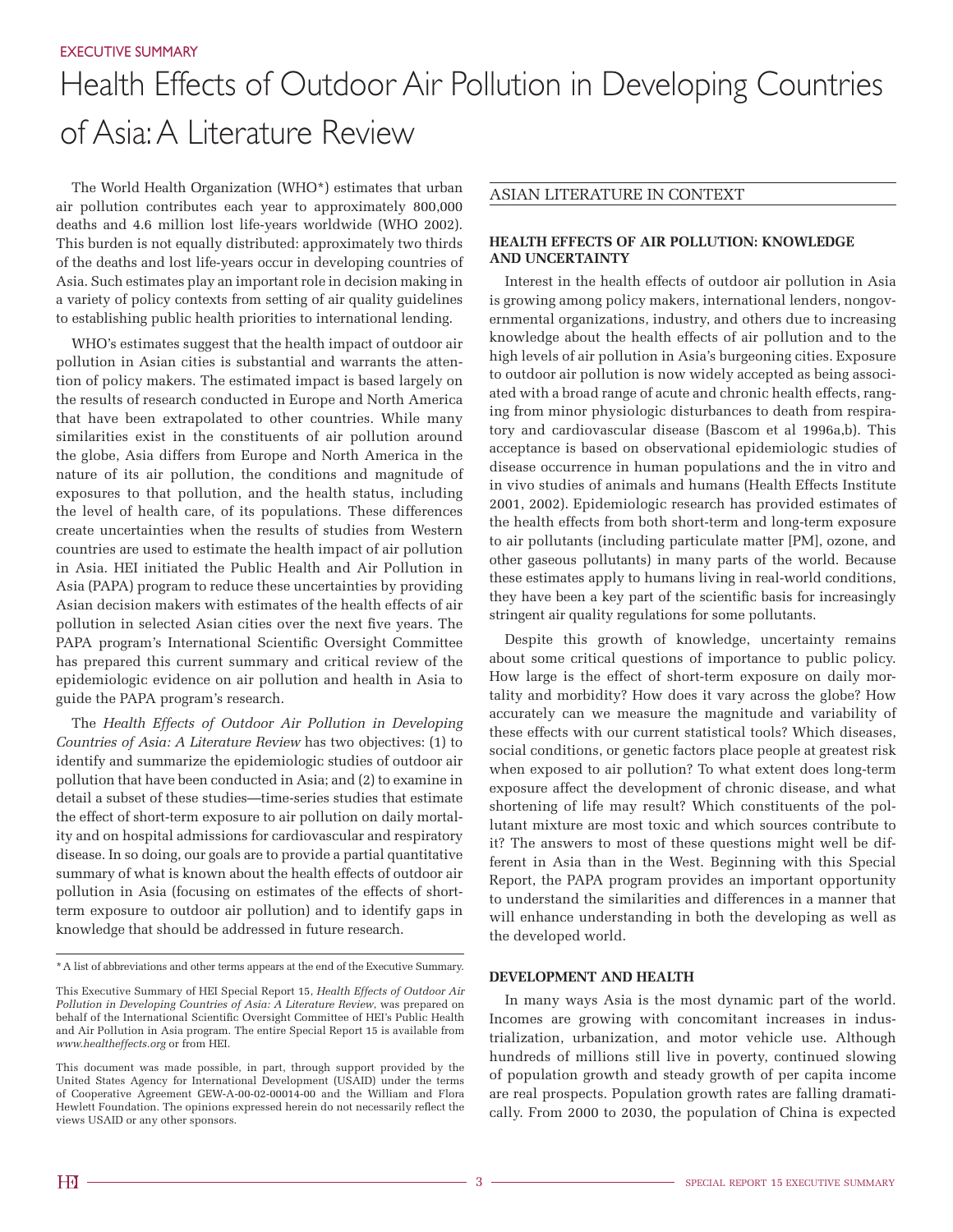to increase at only about 60% of the growth rate in the United States. India's growth rate is expected to fall by nearly a factor of two from its level in the late 20th century. Nevertheless, with such large populations to start with, the absolute increase in population will be substantial. In Asia as a whole, nearly a billion people will be added over the next three decades—the equivalent of another India in terms of population. Population growth itself does not necessarily mean much greater exposure to ambient air pollution. As more of the population moves to cities that contain many outdoor pollution sources, however, exposure increases substantially. Currently about two thirds of Asians still live in rural areas, but this is changing. More people already live in Chinese and Indian cities than inhabit all of Africa and twice as many as inhabit all of North America.

In this century, the pattern of morbidity and mortality in lowincome Asian countries is in transition because of increasing life expectancy and greater prevalence of risk factors related to lifestyles, urbanization, and environmental degradation. Deaths and lost years of healthy life due to malnutrition, maternal causes, and communicable diseases continue to be great. But at the same time, the incidence and prevalence of chronic noncommunicable diseases (such as hypertension, diabetes, ischemic heart disease, and cancer) are also increasing (Murray and Lopez 1997). The growing burden of respiratory disease, circulatory disease, and cancer is due to multiple factors, but increased tobacco smoking is playing a major role (WHO 2002).

### **EXPOSURE TO AIR POLLUTION**

In general, combustion is the chief process responsible for pollutant emissions. In poorer cities, burning refuse (garbage and biomass) still creates considerable air pollution. Although centralized refuse burning on a large scale contributes in some settings, the more diffuse, small-scale burning may have a greater impact in most Asian cities. It is expected, however, that the most egregious refuse combustion will probably be controlled within the next 30 years.

In most cities, the chief source of combustion is fuel use, which tends to increase along with population size and economic activity. Although emissions vary with combustion conditions and emission-control technology, fuel type is a useful indicator of potential emissions: coal and biomass are high-emitting solid fuels; gasoline, kerosene, and diesel are mid-emitting liquid fuels; and liquefied petroleum gas and natural gas are low-emitting gaseous fuels. Projections suggest that Asia, due to its expected economic growth, is likely to experience substantial increases in its use of both coal and motor-vehicle fuels.

Some of the highest levels of outdoor air pollution in the world are found in Asian cities. Figure 1 shows the annual mean concentrations of total suspended particles (TSP), PM less than 10  $\mu$ m in aerodynamic diameter (PM<sub>10</sub>), sulfur dioxide (SO<sub>2</sub>), and nitrogen dioxide (NO<sub>2</sub>) in 2000 and 2001 in major Asian cities. Some cities in China and India have some of the world's highest recorded  $PM_{10}$  levels. Air pollution in Asian cities is closely tied to levels and trends in economic and social development. In addition to rapidly increasing industrialization, urbanization, population growth, and demand for transportation, meteorologic conditions influence air pollution levels in most South and Southeast Asian cities. Although governments have acted to reduce emissions and control pollution, continuing improvement in urban air quality will require sustained, long-term efforts to keep pace with rapid urban growth and development.

Indoor air pollution is also a serious concern in the developing countries of Asia, where 60% to 80% of households rely on solid biomass fuels for cooking and heat. These fuels are usually burned in low-efficiency, unvented traditional devices and result in high levels of indoor air pollution. Women and children incur the greatest exposures because they spend the most time indoors, working with or near combustion sources. As much as 30% to 60% of urban residents of low-income countries are thought to



Figure 1. Annual mean concentrations of pollutants compared with their guidelines and standards in Asian cities, 2000 and 2001. Data from Air Pollution in Megacities of Asia 2004.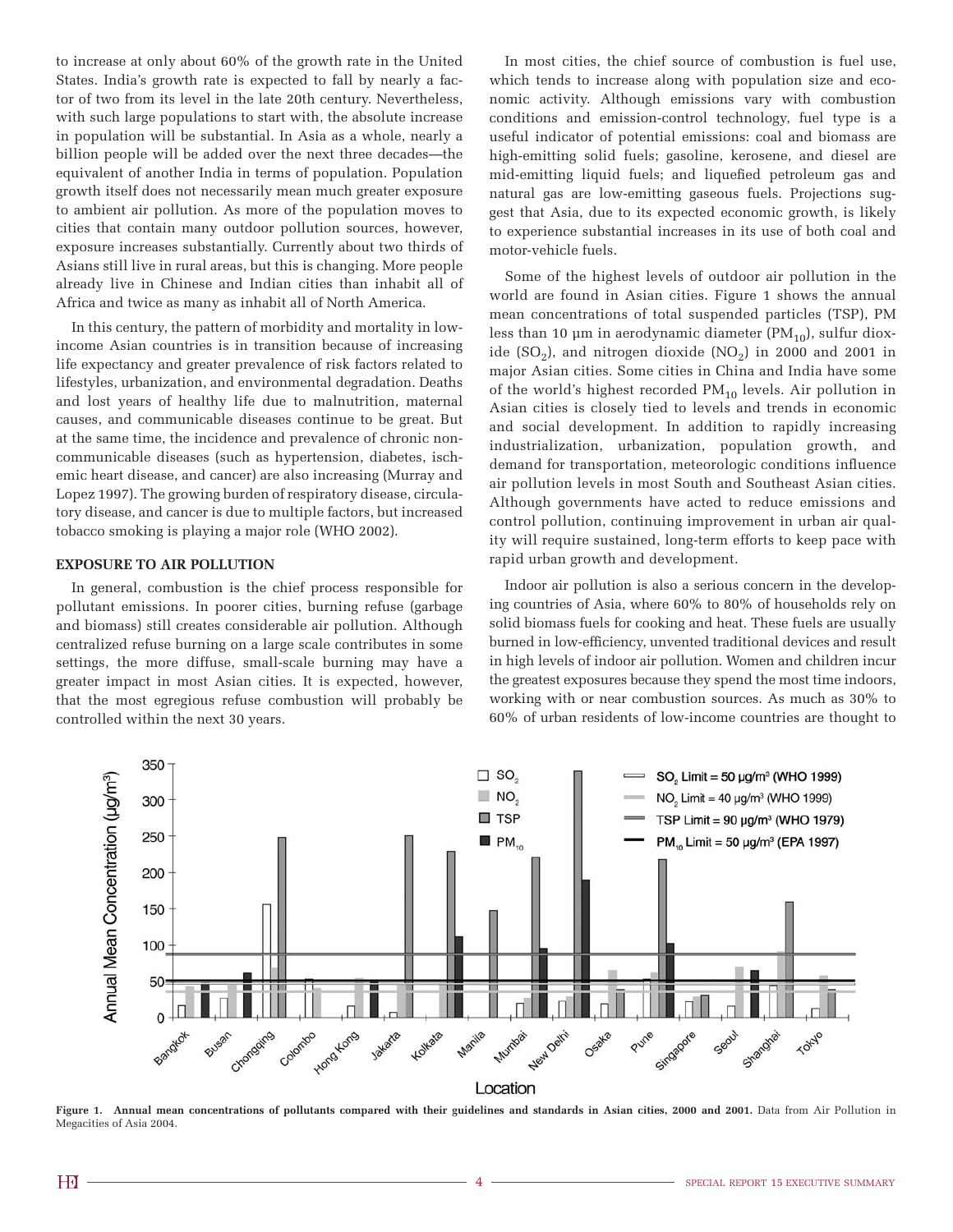live in poor households and to be exposed to high indoor air pollution. Some households have recently shifted to cleaner gaseous fuels, but the shift has been slow and largely confined to high and middle income families. Epidemiologic studies show that smoke from indoor cooking fires affects a number of health outcomes, including acute lower respiratory infections in children under five years, chronic obstructive pulmonary disease (COPD), and lung cancer (the last from exposure to coal smoke only) (Smith et al 2004).

Epidemiologic studies of outdoor air pollution in Western countries have generally not considered indoor sources and total exposure. Although it is tempting to follow the same course in studies in developing countries of Asia, differences between indoor and outdoor sources, especially in poor neighborhoods, raise questions that should be addressed. For example, residents of slum households, who tend to have more health problems due to poverty, might also experience higher outdoor exposures because they live in slums. In such cases, the effect of poverty on health can be confused with (or confounded by) the effect of air pollution. Although this would not be expected to pose a threat to the validity of time-series studies of daily changes in air pollution and health (the effects of poverty do not change on a daily basis), studies of the effects of long-term exposure could be affected. Exposures to indoor air pollution or other factors associated with poverty may also increase the susceptibility of the poor to outdoor air pollution. Studies of short-term and long-term exposure should therefore consider the interaction of poverty-related factors and exposure to indoor and outdoor air pollution.

#### **REGULATION OF AIR POLLUTION**

Countries throughout Asia have taken action to address air pollution over the past decade. This action was prompted by the development of monitoring systems to document air pollution levels (although with widely varying comprehensiveness and sophistication) and growing public awareness of the high levels of air pollution experienced in everyday life (especially in congested cities). Many Asian countries have now adopted national ambient air quality standards based on their local conditions and, at least in part, on WHO guidelines and standards adopted in Europe and the United States.

Some countries have also begun to reduce emissions from specific sources, most notably motor vehicles, industries, and electricity generating facilities. In recent years, these efforts have been augmented by the Clean Air Initiative for Asian Cities (CAI-Asia), which was organized (with assistance from the Asian Development Bank and the World Bank) to promote sharing of technical advice among regulatory agencies, industries, nongovernmental organizations, and other stakeholders in Asia.

These actions have resulted in measurable declines in the levels of some pollutants. For example, in countries that have removed lead from gasoline, exposures to lead and blood lead levels in children and others have declined markedly. Efforts to control sulfur levels in fuel and to reduce emissions from coal-burning industries and electricity generating facilities have resulted in even longer-term reductions in ambient SO<sub>2</sub> (Hedley

et al 2002). In some locations (eg, Hong Kong and Bangkok), comprehensive programs targeting motor vehicles and other sources have substantially reduced the levels of several pollutants that historically were very high.

Despite this progress, considerable challenges to improving air quality in Asia remain. Although standards for new sources of air pollution (especially motor vehicles) have been tightened, a substantial number of older, high-emitting motor vehicles and factories are still operating. Further, rapid economic development and increased numbers of motor vehicles on the road could offset in whole or in part the reductions in emissions gained by recently adopted control measures. Addressing these existing sources will require extensive interventions. Asian cities also face an array of diffuse, difficult-to-control sources (eg, open burning, low-quality indoor fuels, and uncontrolled small businesses and industries).

The speed and strength of actions taken to improve air quality have been diminished by several factors: the need to focus on other challenges (including other environmental public health challenges such as waterborne diseases); the perceived conflict between objectives for economic growth and costs of environmental actions; and a reluctance to use results from studies conducted in Western countries to estimate health effects of air pollution in Asia.

Despite these challenges, several Asian cities have made substantial progress, especially when activities were informed by targeted efforts to document the local health consequences of air pollution and to estimate the economic impact. Improved local studies of the health effects of air pollution would be an important contribution to all future analyses of the health and economic consequences of actions to improve air quality.

# REVIEW OF AIR POLLUTION EPIDEMIOLOGY STUDIES IN ASIA

The *Health Effects of Outdoor Air Pollution in Developing Countries of Asia: A Literature Review* identifies and describes original epidemiologic studies of the health effects of outdoor air pollution in Asia published in the peer-reviewed scientific literature from 1980 through 2003. Then the report presents a critical, quantitative review (or meta-analysis) of the time-series studies of daily mortality and hospital admissions. For the purposes of the overview and the subsequent meta-analysis, we define *Asia* to include all countries in East, South, and Southeast Asia. Relevant studies were identified by computer searches of the scientific literature by subject heading, region and country. These searches were augmented by review of leading preventive medicine and epidemiology journals in the Chinese-language literature and the bibliographic references to published papers.

### **OVERVIEW OF THE ASIAN LITERATURE**

The Special Report identified 138 papers published in the peer-reviewed literature between 1980 and June 2003 that present original estimates of health effects of outdoor air pollution in Asia. Although the studies were conducted in 8 countries, most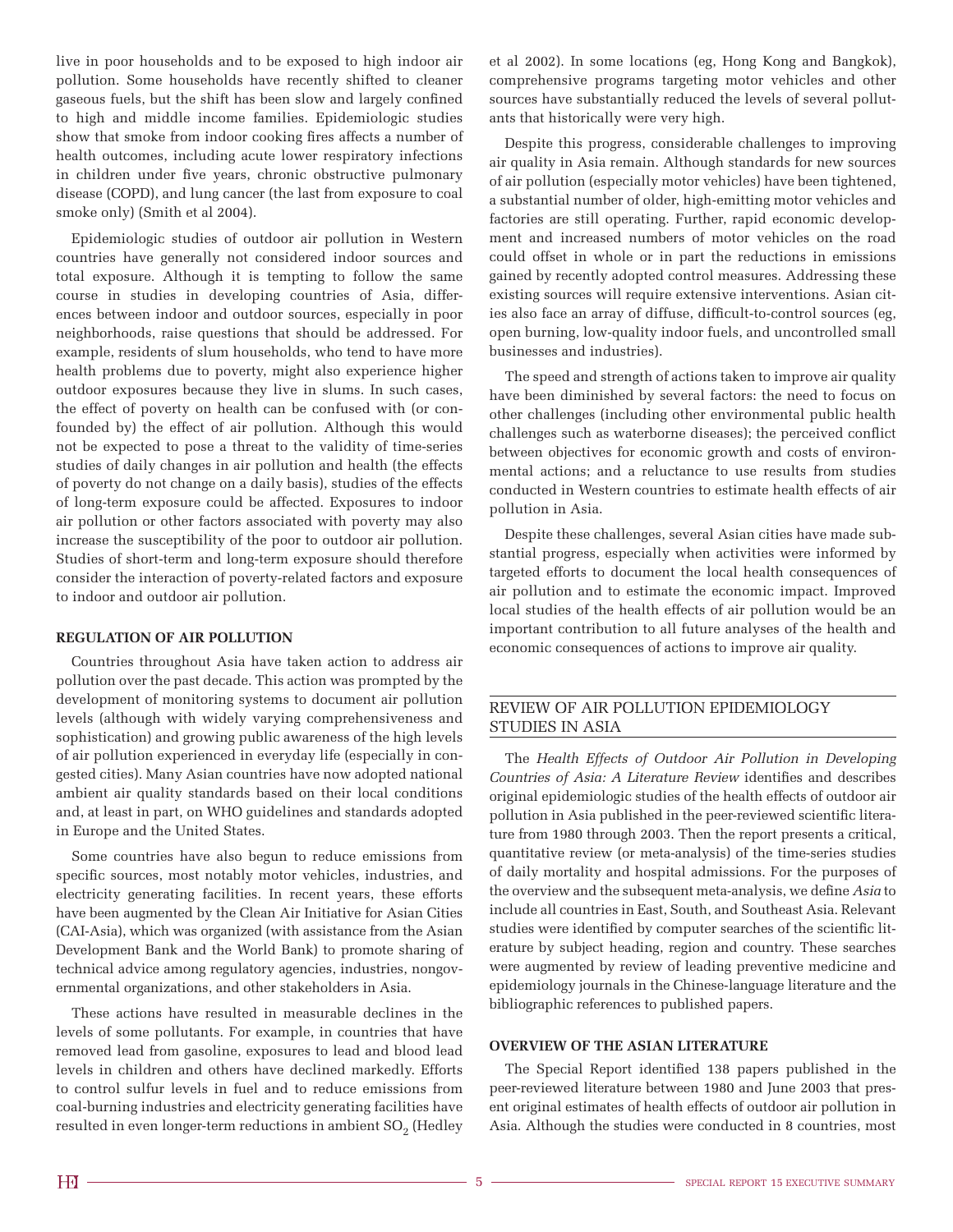were conducted in East Asia (mainland China, Taipei,China, Hong Kong, South Korea, and Japan). A few studies were conducted in South Asia (India) and Southeast Asia (Figure 2). Most were published in the past 10 years, a trend that is in keeping with the growth of the Western literature in this period (Figure 3).

Collectively, the studies examined the association of PM and gaseous pollutants with mortality, hospital admissions, respiratory symptoms, pulmonary function, and adverse reproductive outcomes (Table 1). The preponderant (70%) study designs were either cross-sectional prevalence studies of chronic respiratory symptoms or of pulmonary function or were time-series studies of the effects of short-term exposure on daily mortality or hospital admissions. Despite these many studies, the diverse effects of exposure to outdoor air pollution have not yet been comprehensively assessed in most Asian countries. One exception is China, where epidemiologic studies of both acute and chronic effects have been conducted over the past 25 years. These studies, often conducted on populations exposed to very high levels of PM and other pollutants, report adverse effects of short-term and longterm exposure on cardiovascular and respiratory health.



**Figure 2. Epidemiologic studies of air pollution in Asia published from 1980 to 2003.** Numbers in parentheses are total studies/time-series studies conducted.



Figure 3. Number of publications of epidemiologic studies of air pollution in **Asia by year.** In 2003, published papers were collected only through June.

Most of the 138 studies identified by the Special Report describe increased risk or prevalence of a variety of adverse health outcomes in adults and children exposed to outdoor air pollution, often at levels considerably higher than those encountered in Western studies. Given the diversity of study designs and data sources, the Special Report does not attempt (with the exception of the daily time-series studies) to assess the quality of every individual study. The Special Report also does not assess the likelihood that only, or predominantly, positive studies were published (ie, publication bias).

#### **META-ANALYSIS OF DAILY TIME-SERIES STUDIES**

Objectives of the meta-analysis were to summarize estimates from time-series studies of the effects of short-term exposure on daily mortality and morbidity in Asia and to compare these with estimates made in Europe and North America. To that end we conducted two analyses: (1) descriptive analyses of the full range of effect estimates; and (2) where there were sufficient studies, summary estimates of the effects of exposure to specific pollutants on specific outcomes.

#### **Methods**

The Special Report identified 28 time-series studies of daily mortality or hospital admissions that met prespecified criteria for inclusion in the meta-analysis. In order to be included, studies were required to be based on at least one year of data, to have controlled statistically for major time-varying, potentially

| Table 1. Characteristics of 138 Epidemiologic Studies |
|-------------------------------------------------------|
| of Outdoor Air Pollution in Asia 1980–2003            |

|                                                      | Number of<br>Studies |
|------------------------------------------------------|----------------------|
| <b>Health Outcome</b>                                |                      |
| Mortality                                            | 26                   |
| Hospital admissions, visits, discharges              | 17                   |
| Respiratory diseases, symptoms,<br>function, asthma  | 57                   |
| Biomarker                                            | 9                    |
| Pregnancy or birth outcomes                          | 9                    |
| Lung cancer                                          | 10                   |
| Other                                                | 10                   |
| Design                                               |                      |
| Cross section                                        | 48                   |
| Time series <sup>a</sup> (total)                     | 45                   |
| (Time series <sup>a</sup> used in meta-analysis, 28) |                      |
| Cohort                                               | 14                   |
| Case control                                         | 8                    |
| Panel                                                | 7                    |
| Ecologic                                             | 9                    |
| Case crossover                                       | 3                    |
| Impact assessment                                    | 4                    |

<sup>a</sup> Includes episode studies.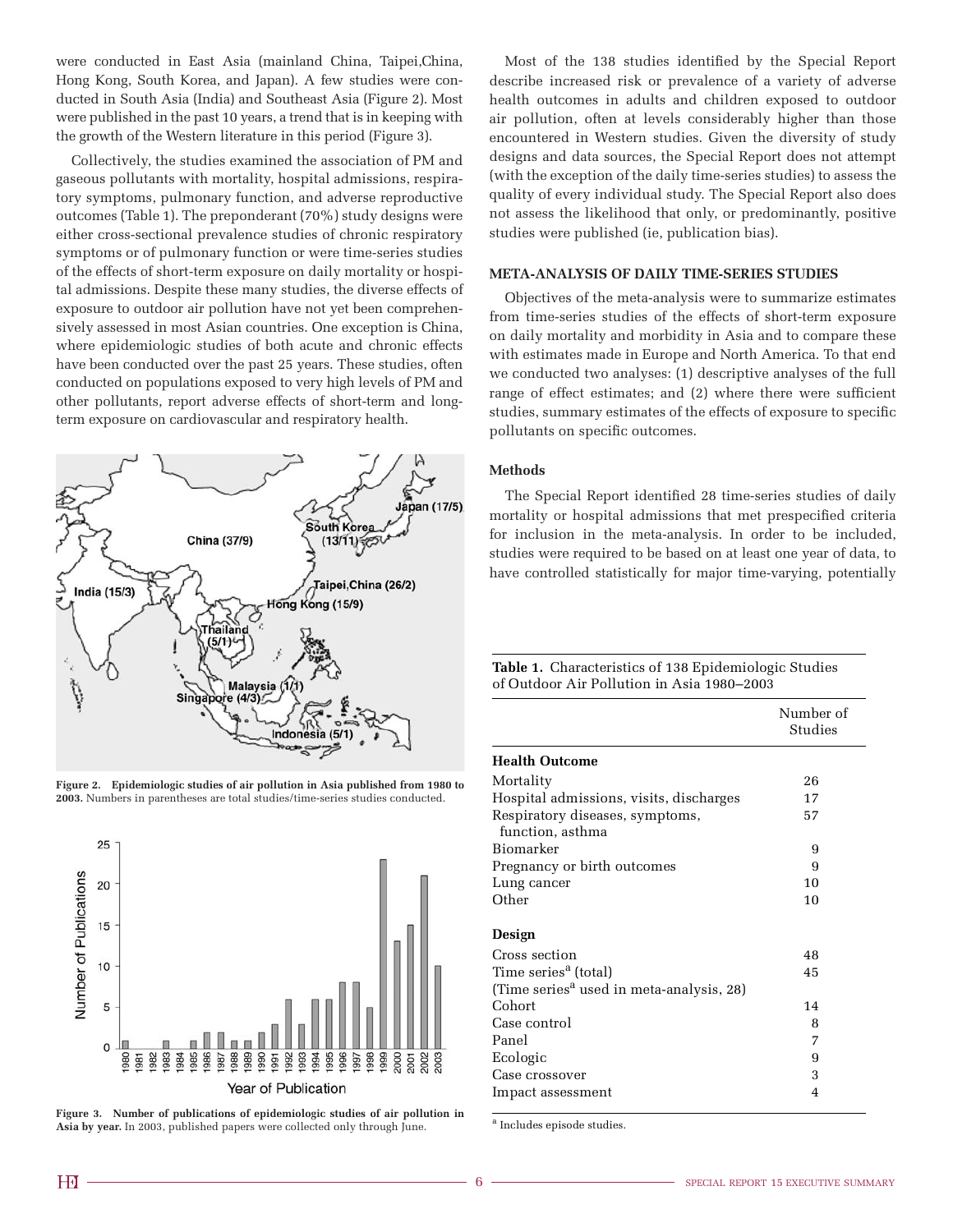confounding factors such as season and weather, and to have reported their results in terms of relative changes in daily mortality or morbidity (and estimates of their statistical variability) per unit of air pollution.

The 28 studies that met these criteria were conducted in eight locales. The largest number of studies was from South Korea (11), mainland China (6), and Hong Kong (6). Single studies were reported from Taipei,China, India, Singapore, Thailand, and Japan. Descriptive data were abstracted, including author names, journal citation, length of the study period, year of study, study location, average pollution levels during the study period, outcomes, and pollutants studied. The diverse effect estimators (reported using different statistical estimators) were converted to a standard estimator (percentage change in the mean number of daily events associated with a 10  $\mu$ g/m<sup>3</sup> increase in the pollutant) in order to make the results from each study comparable. When more than one study had been reported from a given city, estimates from the most recent study were chosen. The impact of this decision on the results was evaluated in a sensitivity analysis.

When conducting a time-series study, investigators must deal with several sources of uncertainty. One source is the components of urban air pollution responsible for the health effects. Several important pollutants are emitted from the same sources and their ambient concentrations are often correlated over time. This makes it difficult to disentangle their effects on the statistical analysis. Investigators therefore frequently conduct analyses considering one pollutant at a time (single pollutant models) and may or may not conduct or report analyses that consider simultaneously more than one pollutant (multipollutant models). Our analyses focus on the results of single pollutant models only; at this stage, there are too few studies with results of comparable multipollutant models to allow meaningful analysis.

Another important source of uncertainty concerns the timing of exposure in relation to death or admission to a hospital. Some delay (lag) must be expected between exposure and the onset of death or hospital admission, but it is not clear what length of delay should be expected. Recent research suggests that the health effects of short-term exposure are due to air pollution over several days prior to the health event. However, most timeseries studies to date, and all Asian time-series studies, estimate the effects of exposure on only one or perhaps a mean of 0 to 3 days prior to the event. Although some investigators reported that they had explored other lags, too few reported these results to allow meaningful analysis.

A third source of uncertainty is that the current literature does not geographically represent all of Asia and that South and Southeast Asia are substantially underrepresented. Although results might be similar in all of Asia, differences in the levels and composition of air pollution, source types, population health, and socioeconomic development might result in different health effects from short-term exposure to outdoor air pollution.

#### **Characteristics of Time-Series Subset**

Effect estimates were reported for seven pollutants (total suspended particles,  $PM_{10}$ , PM less than 2.5 µm in aerodynamic diameter  $[PM_{2.5}]$ ,  $SO_2$ ,  $NO_2$ , carbon monoxide [CO], and ozone  $[O_3]$  and a variety of specific outcomes, including all-cause<sup>1</sup> and cause-specific mortality, respiratory and cardiovascular hospital admissions, and community outcomes including emergency room visits, unscheduled primary care visits, and school absences. All-cause mortality was addressed in the largest number of studies (13 studies) and  $SO<sub>2</sub>$  was the most frequently studied pollutant (11 studies). Not all combinations of pollutants and outcomes were studied and many were addressed in only one study. For example, only one study estimated the effects of  $PM_{2.5}$ , and this only for all-cause mortality (Figure 4).

The statistical methods of the time-series studies were essentially the same as the contemporary methods used in the United States, Europe, and elsewhere. Indeed, several of the studies explicitly adopted the analytic approaches used in Western multicity time-series studies such as the Air Pollution and Health: A European Approach (APHEA) studies (Katsouyanni et al 1997, 2001). Questions and concerns regarding the statistical modeling used in these studies are, therefore, similar to those that have been posed about contemporary studies done in Western countries. Of the 28 ecologic time-series studies, most used Poisson regression analysis and approximately half of these used generalized additive models (GAMs) to estimate associations with air pollution while controlling for long-term time trends, seasonality, and weather. Under certain conditions, this modeling approach may understate the statistical uncertainty and provide inaccurate estimates of the pollution effects. Although use of GAMs may not have resulted in large inaccuracies, additional work on these studies—such as the revised analyses of US and European studies (Health Effects Institute 2003) using alternative modeling approaches—would be needed to fully address this issue.

#### **Descriptive Results**

Descriptive analyses of the range of pollutant–outcome pairs suggest that exposures to most particulate and gaseous pollutants are associated with increased rates of daily mortality and



**Figure 4. Outcome diagnosis by pollutant in the 28 Asian daily time-series studies.**

1. Throughout this Executive Summary, we define *all causes* as all natural causes (excluding accidents) unless otherwise noted.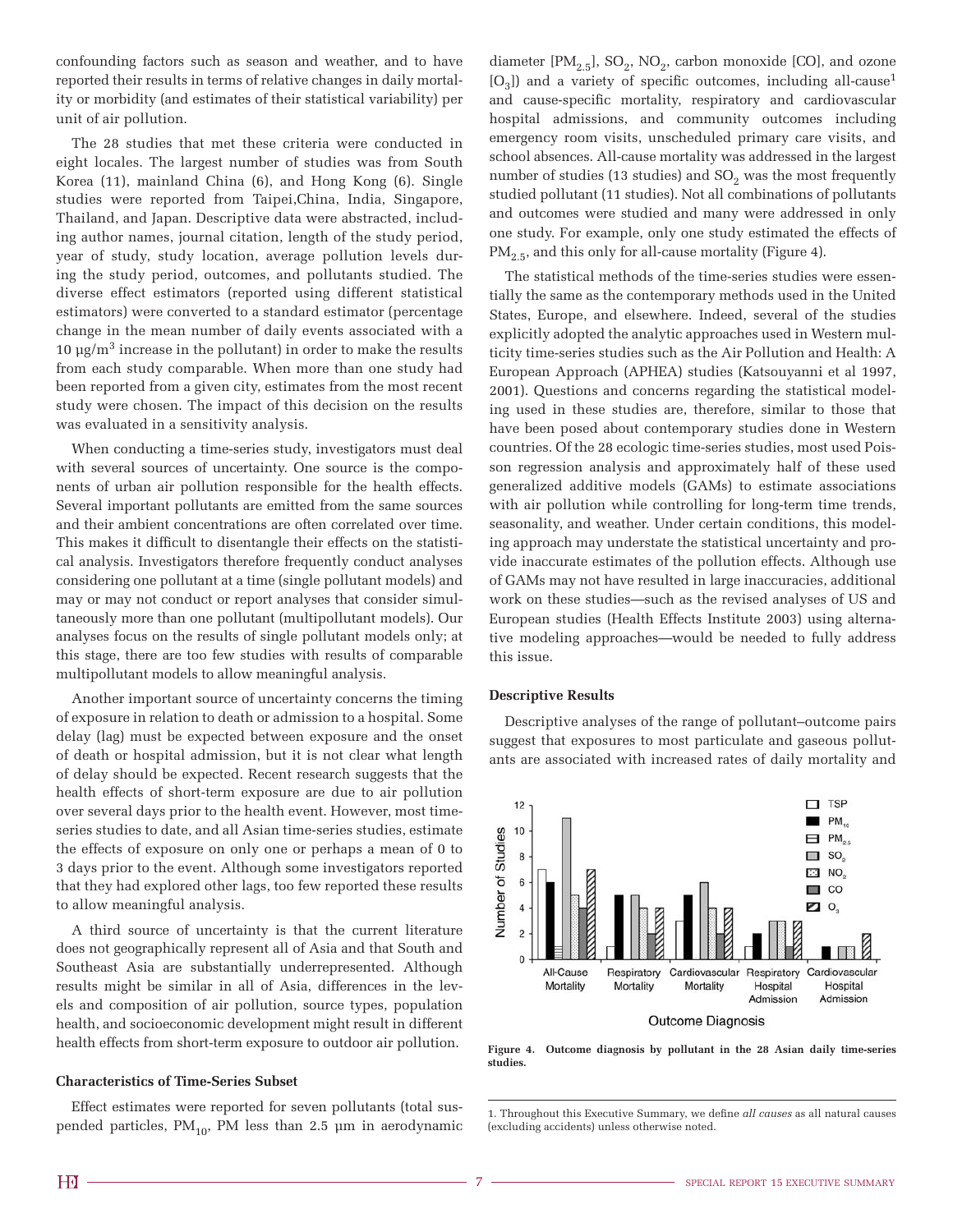hospital admissions in Asian cities. The relatively small number of studies precludes detailed evaluation of how the magnitude of estimated effects may vary among the few cities that have been studied. However, the descriptive analyses suggest that the magnitude of increase in daily deaths may differ among cities for some pollutants (such as  $SO<sub>2</sub>$ ) but not others (such as  $PM_{10}$ ) (Figure 5).



SO<sub>2</sub> Percent Change (95% CI)

#### **Summary Estimates**

For pollutant–outcome pairs for which four or more estimates were available, we calculated a summary measure of the percent change in mean number of daily events associated with a 10  $\mu$ g/m<sup>3</sup> increase in the pollutant.  $PM_{10}$ , total suspended particles, and the gaseous pollutants  $SO_2$  and  $NO_2$  were each associated with all-cause mortality. Although the current studies are not representative of the full range of Asian settings, the summary estimates for  $PM_{10}$  and  $SO_2$  (an approximately 0.4%–0.5% increase in allcause mortality for every 10  $\mu$ g/m<sup>3</sup> of exposure) resemble those previously reported by the large US and European multicity studies that used comparable statistical methods (Table 2).

Statistical tests for publication bias suggested that this might be an issue for  $SO<sub>2</sub>$  and all-cause mortality. Correcting for this possible bias resulted in a small reduction in the magnitude of the estimated increase in daily mortality.

#### CONCLUSIONS AND RESEARCH NEEDS

Kwon HJ, Seoul, 2001, all\*

Ostro, Bangkok, 1999.all\*

Hong YC, Inchon, 1999b.all\*

Hong YC, Inchon, 1999a, all

> Ha EH, Seoul, 2003,65+

Ostro, Bangkok, 1999,50+

Ostro, Bangkok 1999,6-49

> Ha EH, Seoul, 2003,2-64

Ostro, Bangkok,  $1999,<sub>6</sub>$ 

> Ha EH, Seoul,  $2003.0 - 1$

Fixed Effects(4)

2001b, all\*

The size of the Asian air pollution epidemiology literature exceeded our expectations. We identified 138 studies published in the peer-reviewed literature between 1980 and 2003, most published over the past decade. This number may well be an underestimate because we may have failed to identify some



5

 $\overline{4}$ 

 $\mathsf{O}\xspace$  $\mathbf{1}$  $\mathbf 2$ 3

PM<sub>10</sub> Percent Change (95% CI)

 $-2$  $-1$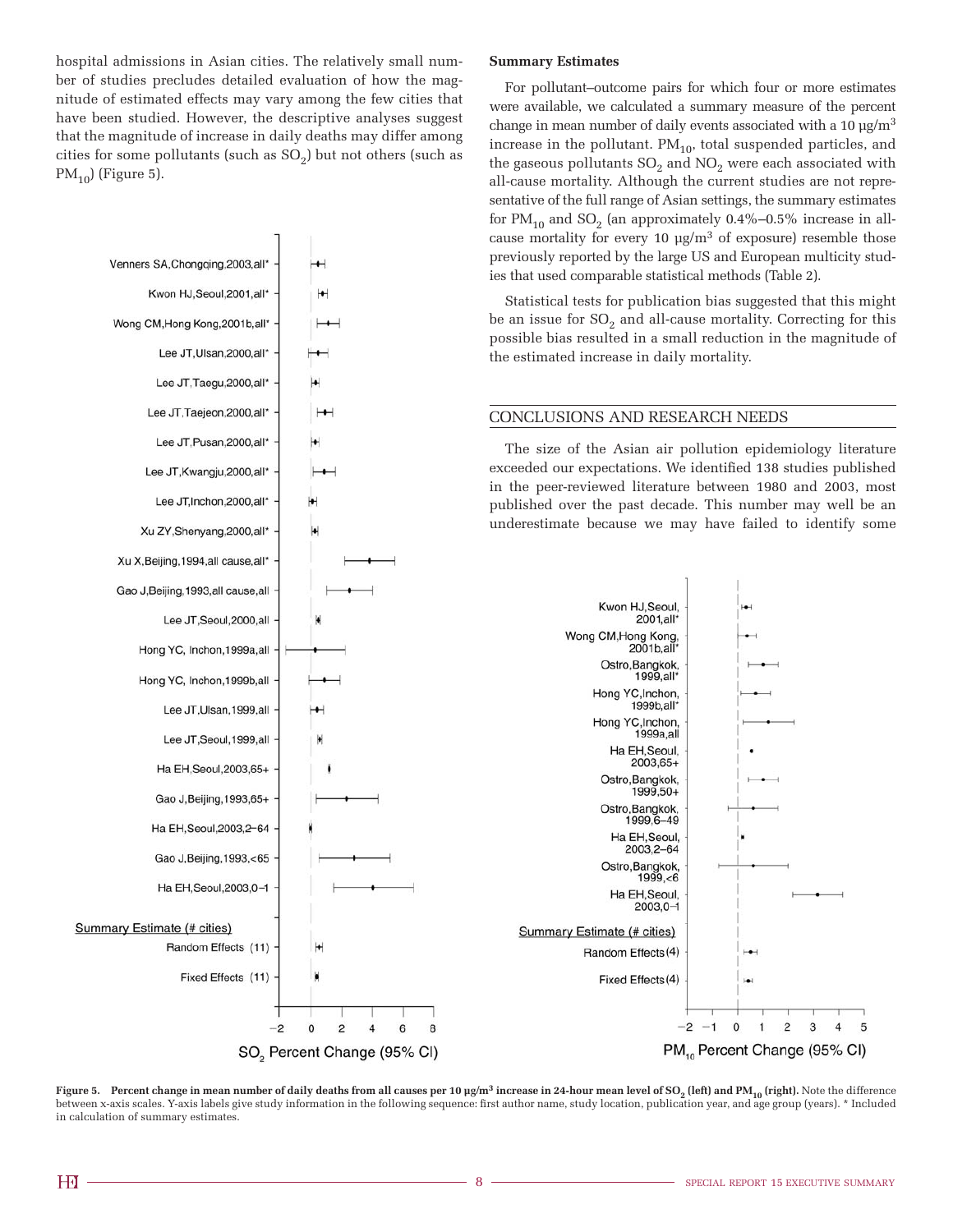| Table 2. Summary of Estimates of Percent Change <sup>a</sup> in Health Outcomes <sup>b</sup> |  |
|----------------------------------------------------------------------------------------------|--|
|----------------------------------------------------------------------------------------------|--|

| Outcome Pollutant             | Number of | Estimates Heterogeneity <sup>c</sup> | Fixed-Effects<br>Estimate<br>$(95\% \text{ CI})$ | Random-Effects<br>Estimate<br>$(95\% \text{ CI})$ | Publication<br>Bias Test <sup>d</sup> | Multicity Study<br><b>Summary Estimates</b><br>$(95\% \text{ CI})$ |
|-------------------------------|-----------|--------------------------------------|--------------------------------------------------|---------------------------------------------------|---------------------------------------|--------------------------------------------------------------------|
| <b>All-Cause Mortality</b>    |           |                                      |                                                  |                                                   |                                       |                                                                    |
| $PM_{10}$                     | 4         | 0.14                                 | 0.41<br>(0.25, 0.56)                             | 0.49<br>(0.23, 0.76)                              |                                       | APHEA $2^e$ 0.6 (0.4,0.8)<br>NMMAPS <sup>f</sup> 0.41 (0.29,0.53)  |
| <b>TSP</b>                    | 10        | 0.55                                 | 0.20<br>(0.14, 0.26)                             | 0.20<br>(0.14, 0.26)                              | 0.53                                  |                                                                    |
| SO <sub>2</sub>               | 11        | < 0.001                              | 0.35<br>(0.26, 0.45)                             | 0.52<br>(0.30, 0.74)                              | 0.03                                  | APHEA $1g$ 0.40 (0.3,0.5)                                          |
| <b>Respiratory Admissions</b> |           |                                      |                                                  |                                                   |                                       |                                                                    |
| NO <sub>2</sub>               | 4         | < 0.001                              | 0.28<br>(0.09, 0.47)                             | 0.95<br>$(-0.05, 1.94)$                           |                                       |                                                                    |
| SO <sub>2</sub>               | 4         | 0.03                                 | 0.07<br>$(-0.28, 0.41)$                          | 0.16<br>$(-0.46, 0.77)$                           |                                       |                                                                    |

 $a$  Per 10  $\mu$ g/m<sup>3</sup> increase in ambient pollutant concentration.

b Calculated when four or more studies provided estimates for individual pollutant–outcome pairs.

 $\frac{c}{c}$  *P* value from  $\chi^2$  test. (*P* values < 0.05 were considered statistically significant.)

<sup>d</sup> *P* value from the Begg test. The test was not conducted for those pollutant–outcome pairs with too few estimates. (*P* values < 0.05 were considered statistically significant.)

e 29 European cities (Katsouyanni et al 2001).

f 90 US cities (Samet et al 2000b).

g 12 European cities (Katsouyanni et al 1997).

papers published only in local peer-reviewed literature. Asian investigators may also encounter difficulties in publishing their work in Western journals, so some research may simply go unreported. And although some countries are well represented in the literature, others are not. The majority of studies have been conducted in the more-developed countries of East Asia with relatively few studies conducted in South and Southeast Asia, where rapid urban growth has been accompanied by extremely high levels of air pollution.

Although we did not conduct a critical, quantitative review, the Asian literature seems to be similar in many respects to the broader air pollution epidemiology literature: its recent growth, the health endpoints it addresses, and the relative frequency of certain study designs. Like in the broader literature, a number of time-series studies of short-term exposures and cross-sectional studies of respiratory health effects have been conducted. The latter studies report estimated effects of exposure to air pollution that are qualitatively similar to those in the broader literature (eg, Pope and Dockery 1999) although they may not accurately represent the health effects of exposure across the entire region. None of these studies of Asian populations estimate the effects of long-term exposure on mortality from nonmalignant cardiovascular and respiratory disease.

A sizeable body of good-quality time-series studies already exists in Asia, but the overwhelming majority published to date have been conducted in China (including Hong Kong and Taipei,China) and South Korea. In these studies, increased daily morbidity and mortality are associated with PM and various gaseous pollutants although, in any quantitative review of published studies, difficulties necessarily occur because the studies vary considerably in presentation of their results and frequently comprise multiple studies of the same city. Although the existing studies do not yet represent the full range of Asian settings, when estimates from individual studies are combined into summary estimates, these resemble results from more extensive, coordinated multicity studies conducted recently in Europe and North America (at least for  $PM_{10}$  and  $SO_2$ ).

These apparent similarities are noteworthy and in some ways surprising. One the one hand, we have found the not unexpected evidence of effects of short-term exposure to outdoor air pollution in Asian cities at high levels. The acute toxicity of short-term exposure to high air pollution concentrations has been appreciated since the mid 20th century, and recent multicity studies in Europe and North America have identified such effects at even lower concentrations. On the other hand, we also had good reason to expect that aspects of the relation between exposure to air pollution and health might differ, possibly with important implications for both scientific understanding and policy decisions. Differences in the age structures, health status, and lifestyle between Asian and Western populations might well be expected to alter susceptibility to air pollution. And the air pollution mixture itself, and its associated toxicity, might also be expected to be reflected in the results of the epidemiologic studies. The studies that have been reported to date do not show such differences, however. Future combined analyses of studies in a more fully representative range of Asian cities will help strengthen what conclusions can be drawn about the similarity of Asian results and those from the rest of the world.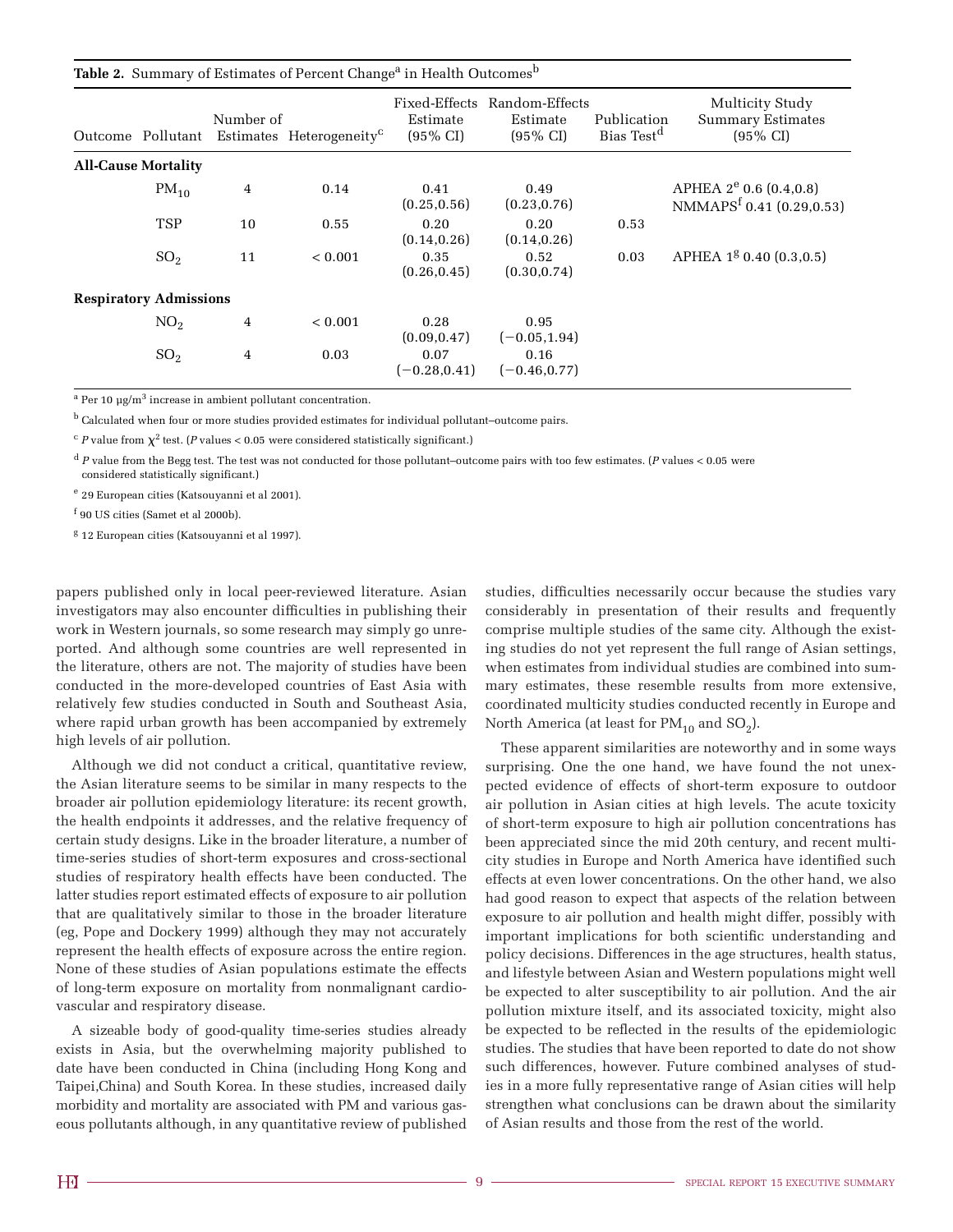#### **GAPS IN CURRENT KNOWLEDGE**

Gathering evidence from a wider range of Asian cities and using a more systematic approach to analyze and report results will help us learn more about the health effects of air pollution in Asia and how it compares to other regions of the world. The following gaps in current knowledge could be addressed in future research.

- *How are short-term exposures to outdoor air pollution related to daily morbidity and mortality across Asia?* Are effects of similar magnitude seen in India, Indonesia, Vietnam, Malaysia, and the Philippines and in China, Hong Kong, and South Korea? Differences in the relative prevalence of urban air pollution sources (such as open burning) and urban poverty may modify effects of exposure. Studies of comparable design, analyzed consistently and conducted across the region, will provide more definitive answers.
- *Does the nature of the air pollution mixture affect the magnitude of observed health effects?* Air pollution sources in developing Asian cities differ from those in the West so the resulting urban air pollution mixture may differ as well. Detailed studies of the composition of air pollution and of the relative contribution of various sources have not yet been conducted extensively in Asia. Without such studies, epidemiologists have a difficult time assessing the relative effects of different pollution mixtures or specific pollution sources or even interpreting patterns of variation.
- *What is the shape of air pollution concentration–response function over the range of ambient air pollution observed across Asia?* The shape of the PM concentration–response function for daily mortality has been described in large multicity studies in the United States over a range of concentrations lower than that observed in many Asian cities. The shape of that function at higher concentrations has not been as extensively studied. A set of coordinated studies is needed to span the observed range of ambient concentrations in cities across Asia so that the results can be compared reliably.
- *Are the same subpopulations susceptible to effects of air pollution in Asia and the West?* Quantitatively similar estimates of relative increases in all-cause mortality may mask different patterns of susceptibility. Death at younger ages (due to acute respiratory infections, tuberculosis, or acute respiratory syndrome, for example) may play a larger role in Asia than in the West. Given the relatively larger proportion of younger age groups in Asian populations, the answer to this question has important implications for health-impact assessment of air pollution in Asia. In addition, although the prevalence of chronic cardiovascular and respiratory diseases is increasing in urban Asian populations, susceptibility to the effects of air pollution among those with chronic disease may be modified by diet or other factors, even among older people. As demographic and health patterns emerge, studies are needed that (at a minimum) estimate effects on morbidity and mortality by age and, preferably, by cause over time.
- *What role does indoor air pollution play in the health effects of outdoor air pollution?* The magnitude and prevalence of

exposure to indoor air pollution is high in Asian cities, especially among the poor. We need to understand better how air pollution from indoor sources contributes to levels of outdoor air pollution and how indoor exposure to air pollution from indoor sources affects risk estimates for outdoor air pollution. Coordinated measurements of exposure and coordinated epidemiologic studies will be needed to address these questions.

- *What role does poverty play in the health effects of air pollution?* Limited evidence, largely from studies in Europe and North America, suggests that economic deprivation increases the risk of morbidity and mortality related to air pollution. One reason may be the higher air pollution exposures that people with lower socioeconomic status experience. But increased susceptibility can also be affected by factors related to socioeconomic status, such as health, nutritional status, and access to medical services. Studies of these issues have not yet been conducted in Asia, where extreme poverty is more prevalent and results of the Western studies cannot be simply extrapolated. Studies in Asia that examine the effect of exposure on morbidity and mortality from diseases associated with poverty (such as acute respiratory infections in children and tuberculosis) and studies that estimate effects of exposure in different socioeconomic strata are needed.
- *What are the effects of long-term exposure to air pollution?* Health impact assessments of air pollution (such as the WHO Comparative Risk Assessment; WHO 2002) and cost-benefit analysis of air pollution control measures rely primarily on estimates of how exposure affects the incidence of and mortality from chronic cardiovascular and respiratory diseases. These estimates can only be provided by long-term observation of large study populations; time-series studies of daily effects will not suffice. To date, long-term studies have only been conducted in the United States and Europe. Extrapolation of their results raises some uncertainties. A detailed quantitative review of the larger Asian literature (including cross-sectional studies of chronic respiratory disease) may better inform extrapolations, but ultimately only long-term Asian studies will provide the most direct evidence.

Some of the research needs discussed here will be addressed by the PAPA program currently supported by HEI. In particular, a coordinated set of time-series studies is planned that will ultimately incorporate cities across Asia, including countries where few such studies have been performed to date. These studies will be designed with a common protocol that will allow common, up-to-date analysis and comparison of their estimates. Their shared design will yield more definitive pollutant-specific and age-specific results for common outcomes like all-cause mortality. The results may also address issues such as the shape of the air pollution concentration–response function and the relation between poverty and effects of exposure to air pollution. Studies of long-term exposure on infant and adult health are also under consideration by the PAPA program. Once completed, these studies will be included in a second, more comprehensive review of the Asian literature that will be prepared at the conclusion of the PAPA program.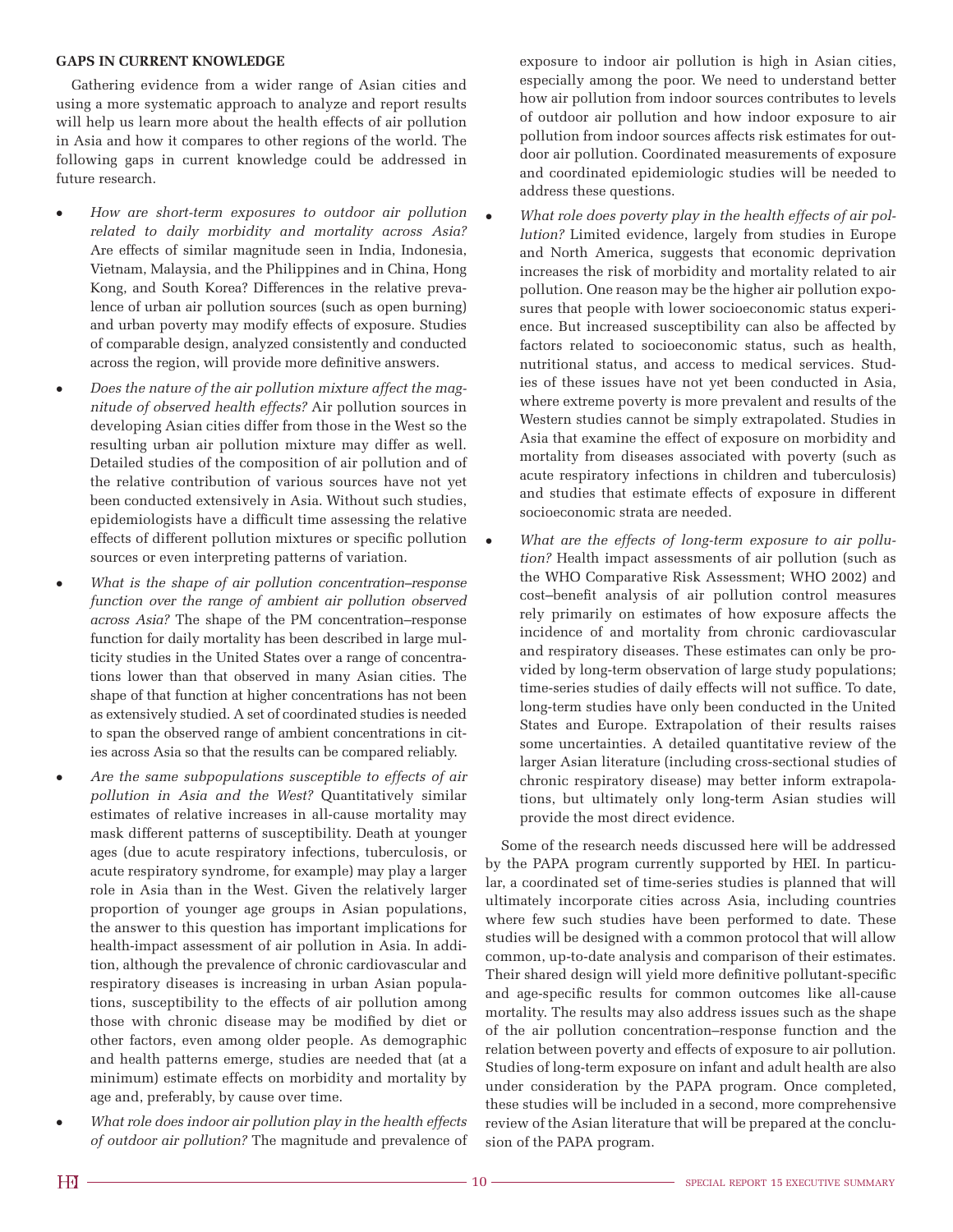#### **SUMMARY**

The current literature provides substantial information on the effects of outdoor air pollution on the health of Asia's people, information that can serve today as a resource for important Asian decisions. For the subset of cities that has been studied most closely, this Special Report indicates that short-term exposure to air pollution is associated with increases in daily mortality and morbidity. In the limited comparisons that can be made at this stage, these estimated effects are similar to those found in Western countries. Important gaps in the range of Asian settings studied and in the types of studies remain to be addressed in order to fully inform public policy decisions. Publication of this Special Report and subsequent funding of a targeted program of research in Asia aims to improve substantially our understanding of the problems posed by air pollution in Asia and to develop the capacity of Asian scientists to conduct additional scientific research toward their solution.

#### **REFERENCES**

Air Pollution in Megacities of Asia. 2004. Benchmarking Report on Urban Air Quality Management and Practice in Major and Mega Cities of Asia, Stage 2. Korea Environment Institute, Seoul, Korea. In press.

Bascom R, Bromberg PA, Costa DA, Devlin R, Dockery DW, Frampton MW, Lambert W, Samet JM, Speizer FE, Utell M (Committee of the Environmental and Occupational Health Assembly of the American Thoracic Society). 1996a. Health effects of outdoor air pollution, Part 1. Am J Respir Crit Care Med 153:3–50.

Bascom R, Bromberg PA, Costa DL, Devlin R, Dockery DW, Frampton MW, Lambert W, Samet JM, Speizer FE, Utell M (Committee of the Environmental and Occupational Health Assembly of the American Thoracic Society). 1996b. Health effects of outdoor air pollution, Part 2. Am J Respir Crit Care Med 153:477–498.

Gao J, Xu XP, Chen YD, Dockery DW, Long DH, Liu HX, Jiang JY. 1993. Relationship between air pollution and mortality in Dongcheng and Xicheng Districts, Beijing [in Chinese]. Zhonghua Yu Fang Yi Xue Za Zhi 27:340–343.

Gibbs WW. 1995. Lost science in the Third World. Sci Am August:92–99.

Ha E-H, Lee J-T, Kim H, Hong Y-C, Lee B-E, Park H-S, Christiani DC. 2003. Infant susceptibility of mortality to air pollution in Seoul, South Korea. Pediatrics 111:284–290.

Health Effects Institute. 2001. Airborne Particles and Health: HEI Epidemiologic Evidence. HEI Perspectives. Health Effects Institute, Cambridge MA.

Health Effects Institute. 2002. Understanding the Health Effects of Components of the Particulate Matter Mix: Progress and Next Steps. HEI Perspectives. Health Effects Institute, Boston MA.

Health Effects Institute. 2003. Revised Analyses of Time-Series Studies of Air Pollution and Health. Special Report. Health Effects Institute, Boston MA.

Hedley AJ, Wong CM, Thach TQ, Ma S, Lam TH, Anderson HR.

2002. Cardiorespiratory and all-cause mortality after restrictions on sulphur content of fuel in Hong Kong: An intervention study. Lancet 360:1646–1652.

Hong YC, Leem JH, Ha EH. 1999a. Air pollution and daily mortality in Inchon, Korea. J Korean Med Sci 14:239–244.

Hong Y-C, Leem J-H, Ha E-H, Christiani DC. 1999b. PM<sub>10</sub> exposure, gaseous pollutants, and daily mortality in Inchon, South Korea. Environ Health Perspect 107:873–878.

Katsouyanni K, Touloumi G, Samoli E, Gryparis A, Le Tertre A, Monopolis Y, Rossi G, Zmirou D, Ballester F, Boumghar A, Anderson HR, Wojtyniak B, Paldy A, Braunstein R, Pekkanen J, Schindler C, Schwartz J. 2001. Confounding and effect modification in the short-term effects of ambient particles on total mortality: Results from 29 European cities within the APHEA2 project. Epidemiology 12:521–531.

Katsouyanni K, Touloumi G, Spix C, Schwartz J, Balducci F, Medina S, Rossi G, Wojtyniak B, Sunyer J, Bacharova L, Schouten JP, Ponka A, Anderson HR. 1997. Short term effects of ambient sulphur dioxide and particulate matter on mortality in 12 European cities: Results from time series data from the APHEA project. BMJ 314:1658–1663.

Kwon H-J, Cho S-H, Nyberg F, Pershagen G. 2001. Effects of ambient air pollution on daily mortality in a cohort of patients with congestive heart failure. Epidemiology 12:413–419.

Lee J-T, Kim H, Hong Y-C, Kwon H-J, Schwartz J, Christiani DC. 2000. Air pollution and daily mortality in seven major cities of Korea, 1991–1997. Environ Res 84:247–254.

Lee J-T, Shin D, Chung Y. 1999. Air pollution and daily mortality in Seoul and Ulsan, Korea. Environ Health Perspect 107:149–154.

Murray CJL, Lopez AD. 1997. Global mortality, disability, and the contribution of risk factors: Global Burden of Disease Study. Lancet 349:1436–1442.

Ostro B, Chestnut L, Vichit-Vadakan N, Laixuthai A. 1999. The impact of particulate matter on daily mortality in Bangkok, Thailand. J Air Waste Manage Assoc 49:PM100–PM107.

Pope CA III, Dockery DW. 1999. Epidemiology of particle effects. In: Air Pollution and Health (Holgate ST, Samet JM, Koren HS, Maynard R, eds). Academic Press, London, England.

Samet JM, Zeger SL, Dominici F, Curriero F, Coursac I, Dockery DW, Schwartz J, Zanobetti A. 2000b. The National Morbidity, Mortality, and Air Pollution Study, Part II: Morbidity and Mortality from Air Pollution in the United States. Research Report 94. Health Effects Institute, Cambridge MA.

Smith KR, Mehta S, Feuz M. 2004. Indoor air pollution from solid fuel use. In: Comparative Quantification of Health Risks: Global and Regional Burden of Disease Attributable to Selected Major Risk Factors (Ezzati M, Lopez AD, Rodgers A, Murray CJL, eds), vol 2. World Health Organization, Geneva, Switzerland. In press.

Venners SA, Wang B, Peng Z, Xu Y, Wang L, Xu X. 2003. Particulate matter, sulfur dioxide, and daily mortality in Chongqing, China. Environ Health Perspect 111:562–567.